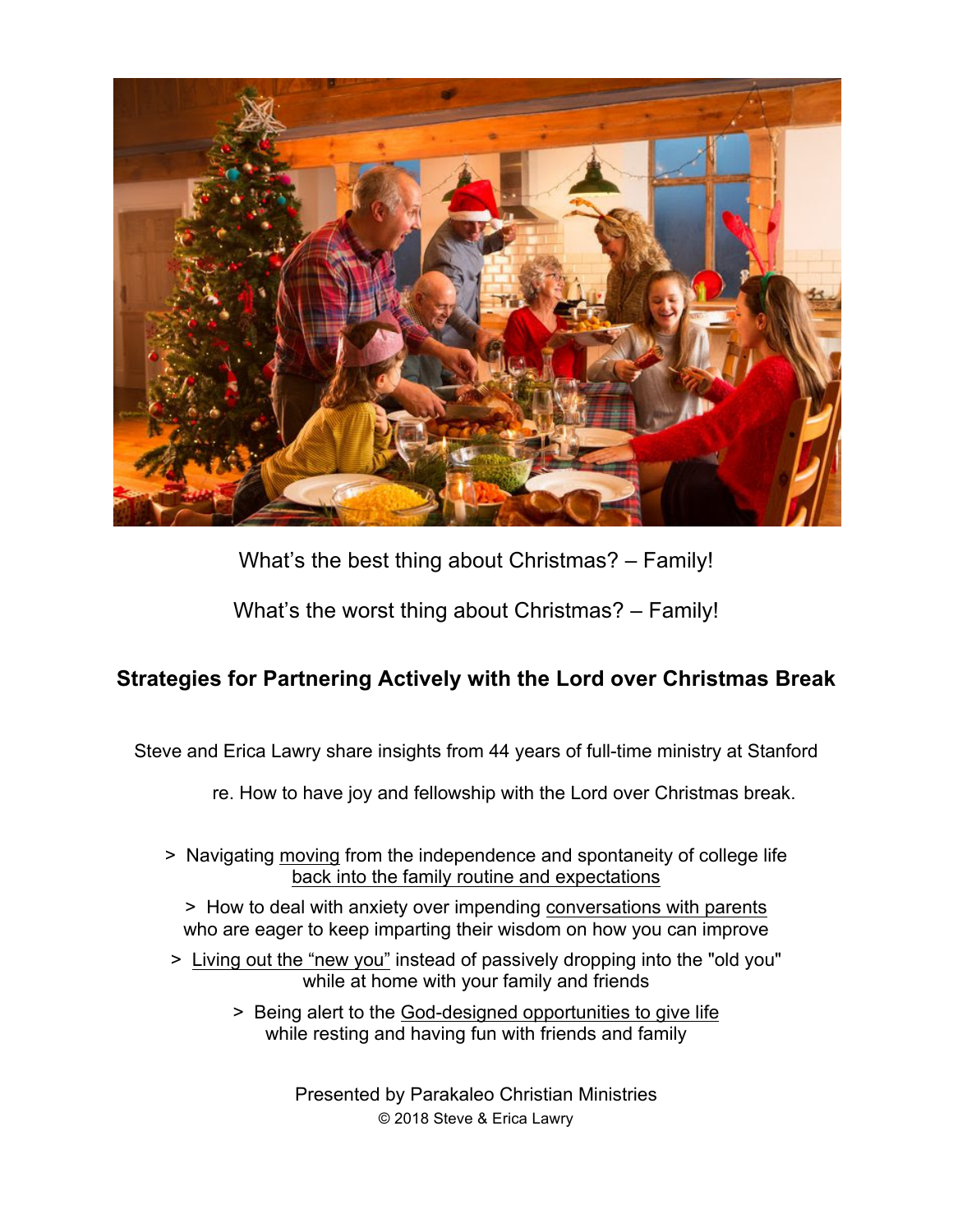## **Strategies to Partner Actively with the Lord during Christmas Break: with parents, family and old and new friends.**

- Where shifting from your independent and spontaneous life at Stanford back into family routines, plans and expectations (especially at holidays) is a real challenge
- Where parents may have been saving up many criticisms and concerns to try to help you
- When the old you tends to come out rather than the new you
- Where old and new temptations allure

Strategize how to go much deeper with the Lord and partner actively with Him

- So easy to be praying and trusting the Lord to get through the big papers, presentations and finals – and then go home and just want to sleep, relax (watch TV, play video games, etc.), hang out with friends as much as possible (after all, we haven't seen each other for quite a while) and have fun – and miss the many opportunities the Lord has in store for you – But the Lord has much more for you than that!
- So what are your hopes for and expectations about Christmas break?...sleeping in, good food, fun time with family and friends? The Lord is for all that—in fact He is the giver of all good gifts (James 1:17). He originated celebrations with good food, family and friends (Passover, the feast of booths, etc.). We will all meet at the wedding feast of the Lamb! And we serve a God of rest… *"The Lord gives to His beloved sleep."* [Psa.127:2d]
- But the Lord is inviting us out of the passivity of a life devoted to self (my pleasures, my sports, my friends, my leisure…) into active partnership with Him to bring His presence to others, to bless them with Him. Many today stay stuck in arrested development where everything is devoted to self (my entitlements, my expectations, etc.) leading to much anger, frustration and disappointment. Christmas can be a time of big longings and expectations of what I and we will experience.

But all the same issues in all of us that have made family a challenge are still there at Christmas: my parents are still distracted with their care for any younger siblings, with their jobs and projects, maybe in fighting with each other over various issues; I find myself dropping into old ways, maybe fighting with siblings or parents or just wanting to go out with my friends…

- If you want a Christmas you will be delighted with, present yourself and your break to the Lord for His plans rather than your plans, rather than just passively going with the flow. The Lord tells us through Paul "*We are His workmanship, created in Christ Jesus for good works the Lord has prepared for us that we should walk in them*" [Eph.2:10]
- How are you going to hear Him?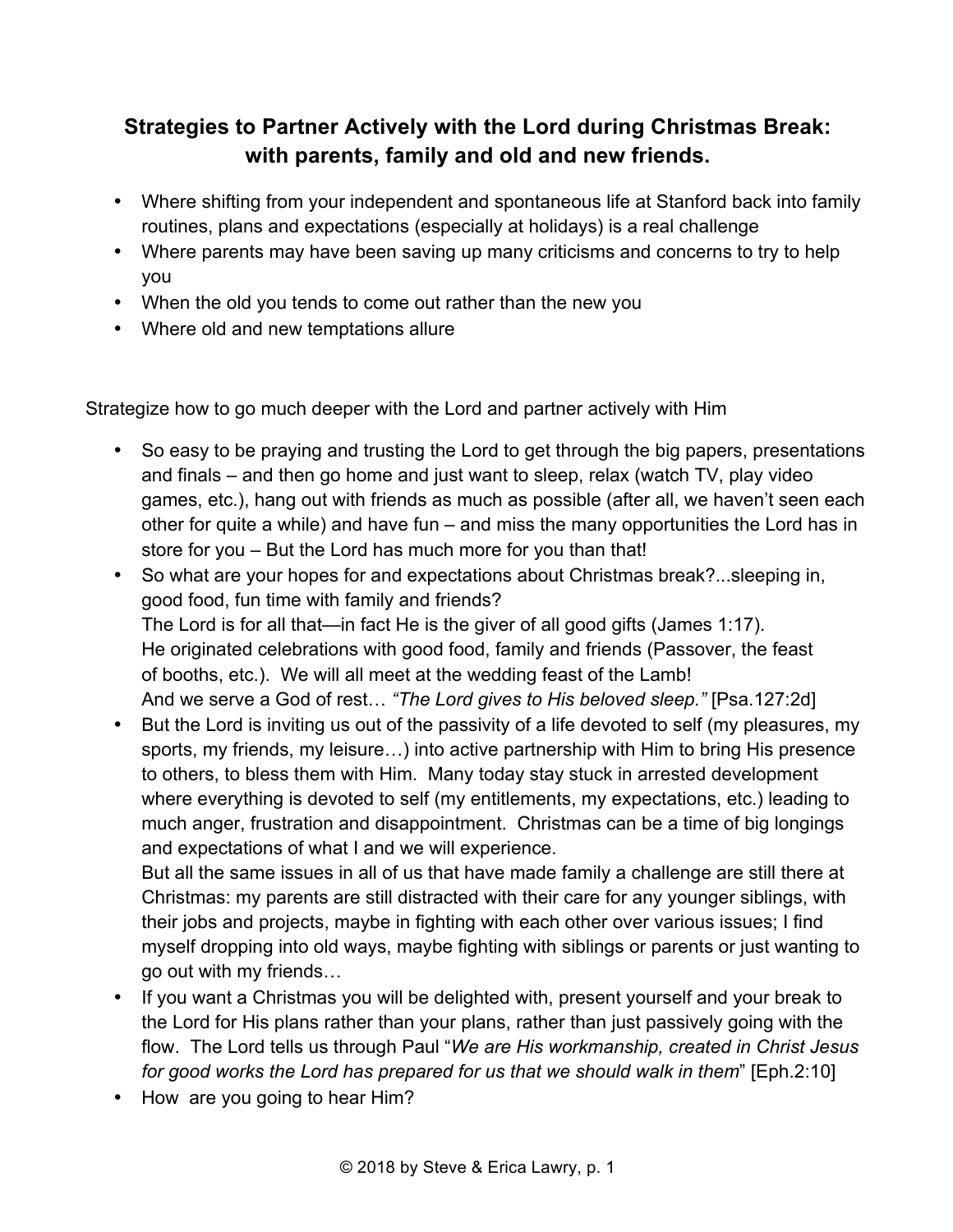#### Strategy #1 - Plan in special daily times for you with the Lord during the break.

*And in the early morning, while it was still dark, He arose and went out and departed to a lonely place, and was praying there.* [Mar 1:35 NAS, cf. 1:32-39] *"…you will know that I am He, and I do nothing on My own initiative, but I speak these things as the Father taught Me. 29 "And He who sent Me is with Me; He has not left Me alone, for I always do the things that are pleasing to Him."* [John 8:28b-29 NAS] *Jesus… was saying to them, "Truly, truly, I say to you, the Son can do nothing of Himself, unless it is something He sees the Father doing; for whatever the Father does, these things the Son also does in like manner."* [John 5:19 NAS]

Even Jesus knew that the secret was to get time alone with God every morning before interacting with others! -- a "summit meeting" with the Father to get His vision

- for the break overall
- for the different parts of the break
- for each day

spend time with Him in His word and prayer, interacting actively with Him in prayer.

We urge you to take advantage of the opportunity to be learning to live out Colossians 3 in relationships with your family and friends during the break! If you do, you will really grow in the Lord and those around you will be really blessed!

Each day cultivate walking interactively with the Lord, Col.3:1-4 style:

*If then you have been raised up with Christ, keep seeking the things above, where Christ is, seated at the right hand of God. 2 Keep setting your mind on the things above, not on the things that are on earth. 3 For you have died and your life is hidden with Christ in God. 4 When Christ, who is our life, is revealed, then you also will be revealed with Him in glory.*

Your life, your well-being, your reputation are all secure in Christ which sets you free to keep perspective with Him who is above so we can serve effectively in the things here below!

One other very central strategy for staying connected with the Lord and serving redemptively with Him is gratefulness, actively giving thanks for all things. -- Colossians 3:15-17 emphasizes the centrality of this for our own well-being three times! *"let the peace of Christ rule in your hearts, to which indeed you were called in one body; and be thankful. 16 Let the word of Christ richly dwell within you, with all wisdom teaching and admonishing one another, with psalms, hymns, spiritual songs in singing with thankfulness your hearts to God. 17 And whatever you do in word or deed, [do] all in the name of the Lord Jesus, giving thanks through Him to God the Father.*

• Thanksgiving for each thing that is already good and delightful opens my eyes to what God is already doing and blesses Him through gratefulness, rather than taking so much for granted!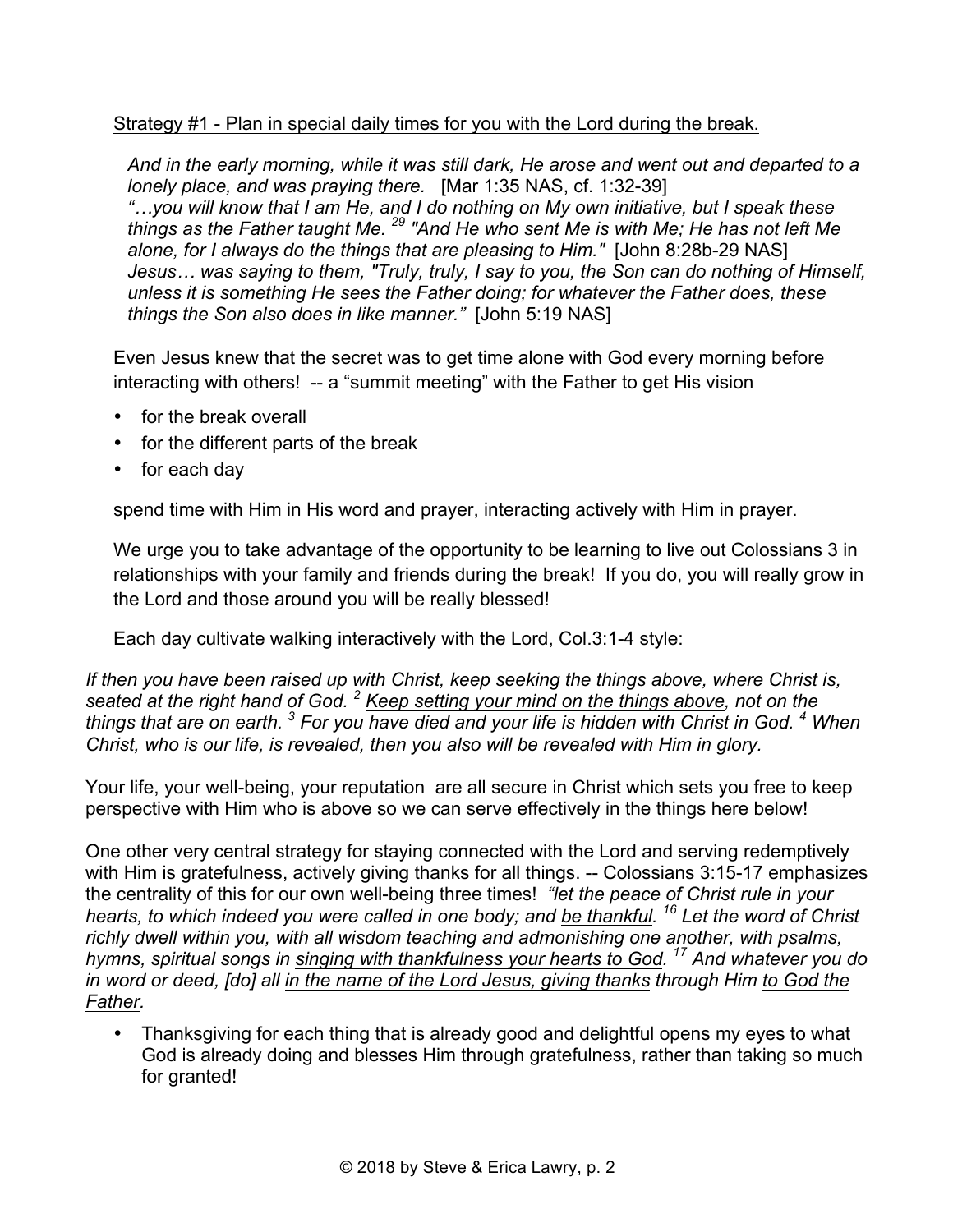• Thankfulness for the challenges, when the "old" has happened again! -- Back off to the Lord rather than despair or react. 'Thank you Lord that You who are the Redeemer are right here! Please be at work to heal, bring life out of death, cause growth at least in me, and show me what to pray for and any redemptive action I can take to help others!'

## Strategy #2 - Serving with the Lord in the lives of parents, family and friends

### *Honor your father and mother (which is the first commandment with a promise), that it may be well with you, and that you may live long on the earth.*  $[Eph 6:2-3]^{NAS}$

You are on a growth trajectory from the dependent child who receives passively and is expected simply to listen and obey, into the process of

- leaving that stage of relationship to parents,
- while learning to honor them more than ever as an adult child who is now growing independently dependent on the Lord,
- and blessing your parents through seeking to build a healthy adult/adult relationship and friendship,
- preparing the way for the coming season when you will be helping care for them as they deal with the big challenges of illness and old age.

Thank the Lord for your parents and family (including all of their quirks and flaws, many of which you already share or will discover as you get married and have your own children)!

The Lord gave you to them and them to you as people for whom you are privileged to pray and to whom you are given the opportunity to bring the Lord's presence through His life and love in and through you over a lifetime!

Be patient with their lifelong need to continue to learn and grow just as they walked with you through your process and at times frustratingly slow progress when you were a child.

Jesus' Model re. His Parents -- see scripture & comments next 3pp (BCC Notes 30, pp.35-37)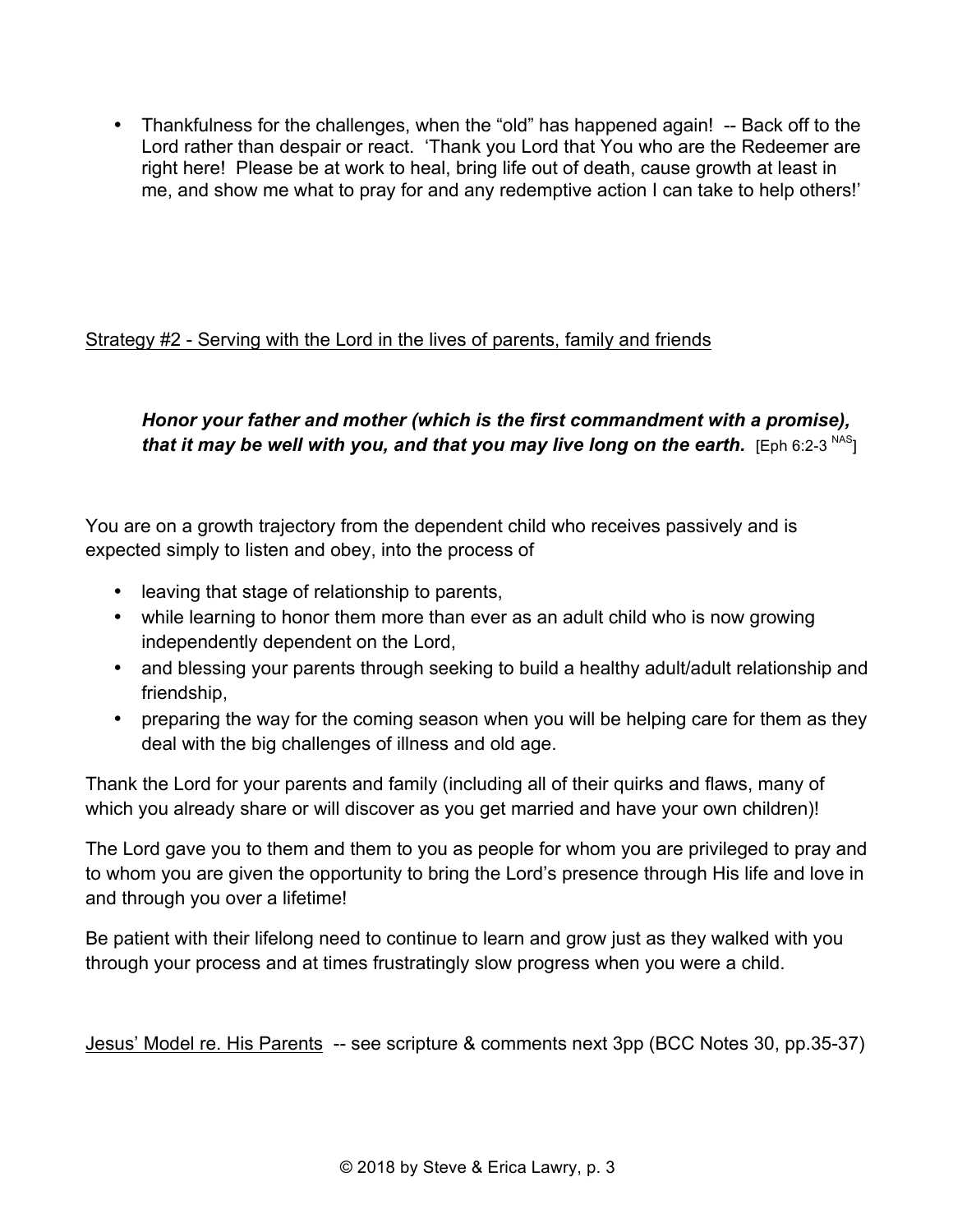#### **Jesus' Example—Leaving and Honoring Spiritually**

|                    | $^{41}$ Now His parents went to Jerusalem every year at the Feast of the<br>Luke $2:41-52$            |
|--------------------|-------------------------------------------------------------------------------------------------------|
|                    | Passover. <sup>42</sup> And when He became twelve, they went up there according to the custom         |
|                    | of the Feast; $43a$ and as they were returning, after spending the full number of days, $43b$ the     |
|                    | boy Jesus stayed behind in Jerusalem, but His parents were unaware of it, <sup>44</sup> but supposed  |
|                    | Him to be in the caravan, and went a day's journey; and they began looking for Him                    |
|                    | among their relatives and acquaintances. <sup>45</sup> When they did not find Him, they returned to   |
|                    | Jerusalem looking for Him. <sup>46</sup> Then, after three days they found Him in the temple, sitting |
|                    | in the midst of the teachers, both listening to them and asking them questions. $47$ And all          |
|                    | who heard Him were amazed at His understanding and His answers. $48$ When they saw                    |
|                    | Him, they were astonished; and His mother said to Him, "Son, why have You treated us                  |
|                    | this way? Behold, Your father and I have been anxiously looking for You." <sup>49a</sup> And He said  |
|                    | to them "Why is it that you were looking for Me? $49b$ Did you not know that I had to be              |
|                    | in My Father's <i>house</i> ?" $50$ But they did not understand the statement which He had made       |
|                    | to them. <sup>51a</sup> And He went down with them and came to Nazareth, and He continued in          |
|                    | subjection to them; $51b$ and His mother treasured all these things in her heart. $52$ And Jesus      |
|                    | kept increasing in wisdom and stature, and in favor with God and men.                                 |
| Luke 2:41-43,46-47 | As adolescent (12 years old): As family worships, Jesus' attention is on responding to                |
|                    | calling and direction from Heavenly Father                                                            |
| Luke 2:43b-48      | Result: Parents go through great anguish because they don't understand what Jesus is                  |
|                    | doing (re. this not being sin on Jesus' part, cf. Heb. 4:15; 2 Cor. 5:21)                             |
| Luke 2:49a         | Jesus not aware of their ignorance of His calling                                                     |
| Luke 2:49b         | So: He explains respectfully                                                                          |
| Luke 2:50          | Though: Jesus' earthly parents still don't understand                                                 |
| Luke 2:51a         | But: Jesus remains subject to them as parents                                                         |
| Luke 2:5lb         | Witness: His submission to both His heavenly Father and His earthly parents, in order,                |
|                    | noticed especially by His mother (eventually believes in Him for salvation)                           |
| Luke 2:52          | And growth: His earthly parents' spiritual ignorance is no hindrance to Jesus' growth                 |
|                    | spiritually, physically, or socially                                                                  |
|                    | (conditional)                                                                                         |

(continued. . . )

| Luke $2:52$ | - Doesn't take perfect parents to grow strong in Lord myself |  |
|-------------|--------------------------------------------------------------|--|
|             |                                                              |  |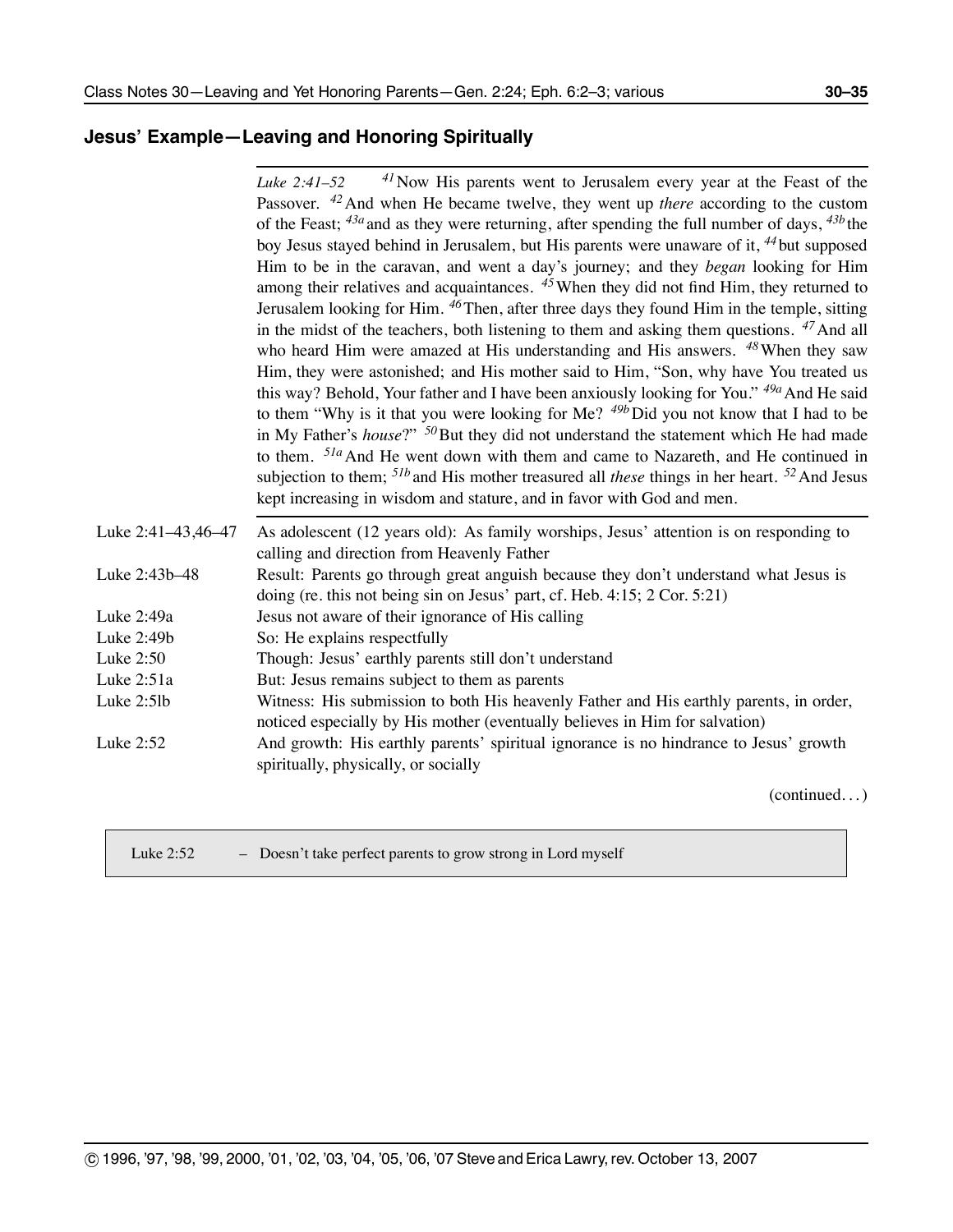|              | <sup>1</sup> On the third day there was a wedding in Can of Galilee, and the mother<br>John 2:1–11              |
|--------------|-----------------------------------------------------------------------------------------------------------------|
|              | of Jesus was there; $^2$ and both Jesus and His disciples were invited to the wedding. $^3$ When                |
|              | the wine ran out, the mother of Jesus said to Him, "They have no wine." <sup>4a</sup> And Jesus                 |
|              | said to her, "Woman, what does that have to do with us? $4b$ My hour has not yet come."                         |
|              | <sup>5</sup> His mother said to the servants, "Whatever He says to you, do it." <sup>6</sup> Now there were six |
|              | stone waterpots set there for the Jewish custom of purification, containing twenty or thirty                    |
|              | gallons each. <sup>7</sup> Jesus said to them, "Fill the waterpots with water." So they filled them up          |
|              | to the brim. <sup>8</sup> And He said to them "Draw <i>some</i> out now and take it to the headwaiter."         |
|              | So they took it to him. <sup>9</sup> When the headwaiter tasted the water which had become wine,                |
|              |                                                                                                                 |
|              | and did not know where it came from (but the servants who had drawn the water knew),                            |
|              | the headwaiter called the bridegroom, $^{10}$ and said to him, "Every man serves the good wine                  |
|              | first, and when the people have drunk freely, then he serves the poorer wine; but you have                      |
|              | kept the good wine until now." $^{11}$ This beginning of His signs Jesus did in Cana of Galilee,                |
|              | and manifested His glory, and His disciples believed in Him.                                                    |
| John $2:1-3$ | As adult: In public (at wedding with His mother, brothers and disciples) Jesus' mother                          |
|              | appeals to Him to help with embarrassing situation                                                              |
| John 2:4a    | Jesus defines relationship with His mother clearly to her: He honors her as adult man to                        |
|              | adult woman, but not as in obedience to parental authority                                                      |
| John 2:4b    | He reminds her specifically, that His response to situations is governed by heavenly                            |
|              | Father's agenda                                                                                                 |
| John 2:5-10  | Nonetheless, He is free to do what His mother wants Him to do, but because it is also in                        |
|              | accordance with his heavenly Father's purpose                                                                   |
| John 2:11    | Result: God is glorified, His kingdom is furthered                                                              |
|              |                                                                                                                 |
|              |                                                                                                                 |

John 2:5–10 – I have not really left if I am driven to react against parents' wishes

#### **Jesus' Example—Leaving and Honoring Materially**

|               | $^{12}$ After this He went down to Capernaum, He and His mother and His broth-<br>John 2:12<br>ers and His disciples; and they stayed there a few days.                                                                                                                                                                                                                                                                                                                                         |
|---------------|-------------------------------------------------------------------------------------------------------------------------------------------------------------------------------------------------------------------------------------------------------------------------------------------------------------------------------------------------------------------------------------------------------------------------------------------------------------------------------------------------|
|               | $^{25}$ Therefore the soldiers did these things. But standing by the cross<br>John 19:25–27<br>of Jesus were His mother, and His mother's sister, Mary the wife of Clopas, and Mary<br>Magdalene. <sup>26</sup> When Jesus then saw His mother, and the disciple whom He loved standing<br>nearby, He said to His mother, "Woman, behold, your son!" <sup>27</sup> Then He said to the disciple,<br>"Behold, your mother!" From that hour the disciple took her into his own <i>household</i> . |
| John $2:12$   | As adult: Taking his widowed (?) mother with Him (no conflict between rightful<br>responsibility for ministry/work and for mother/family)                                                                                                                                                                                                                                                                                                                                                       |
| John 19:25–27 | When facing death: Provided for widowed mother                                                                                                                                                                                                                                                                                                                                                                                                                                                  |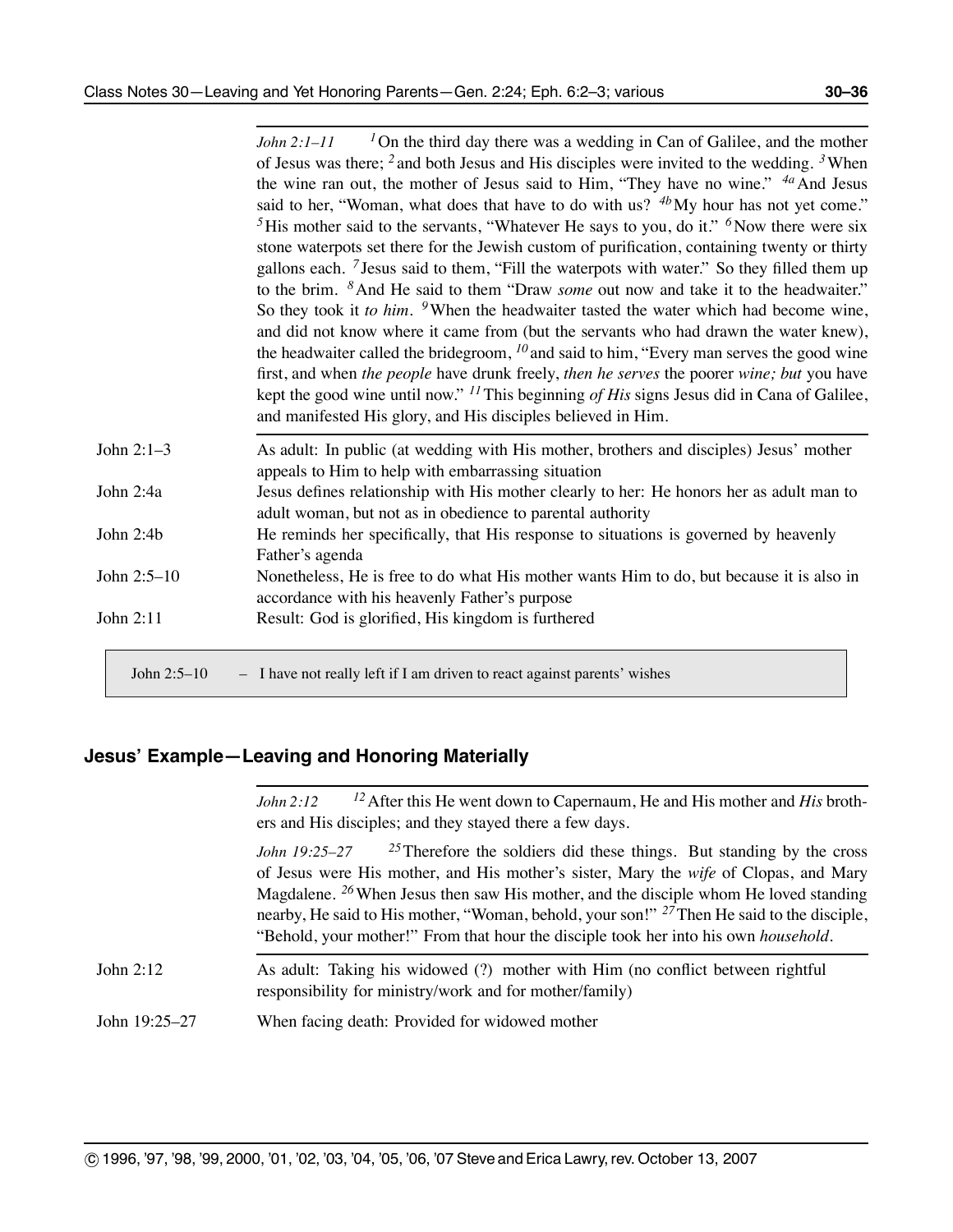### **Jesus' Example—Leaving and Honoring Socially / Personally**

|                     | $20$ And He came home, and the crowd gathered again, to such an<br>Mark 3:20-23; 31-35<br>extent that they could not even eat a meal. <sup>21</sup> When His own people heard of this, they went<br>out to take custody of Him; for they were saying, "He has lost His senses." $\dots$ <sup>31</sup> Then His<br>mother and His brothers arrived, and standing outside they sent word to Him and called<br>Him. <sup>32</sup> A crowd was sitting around Him, and they said to Him, "Behold, Your mother and<br>Your brothers are outside looking for You." $33$ Answering them, He said, "Who are My<br>mother and My brothers?" $34$ Looking about at those who were sitting around Him, He<br>said, "Behold My mother and My brothers! $^{35}$ For whoever does the will of God, he is My<br>brother and sister and mother." |
|---------------------|----------------------------------------------------------------------------------------------------------------------------------------------------------------------------------------------------------------------------------------------------------------------------------------------------------------------------------------------------------------------------------------------------------------------------------------------------------------------------------------------------------------------------------------------------------------------------------------------------------------------------------------------------------------------------------------------------------------------------------------------------------------------------------------------------------------------------------|
|                     | $^{25}$ Therefore the soldiers did these things. But standing by the cross<br>John 19:25-27<br>of Jesus were His mother, and His mother's sister, Mary the wife of Clopas, and Mary<br>Magdalene. <sup>26</sup> When Jesus then saw His mother, and the disciple whom He loved standing<br>nearby, He said to His mother, "Woman, behold, your son!" <sup>27</sup> Then He said to the disciple,<br>"Behold, your mother!" From that hour the disciple took her into his own household.                                                                                                                                                                                                                                                                                                                                          |
| Mark 3:20-21; 31-35 | As adult: Relations with others based on common relationship with heavenly Father and<br>those who receive and give embodiment to Jesus' life (parallel: Luke $8:19-21$ )                                                                                                                                                                                                                                                                                                                                                                                                                                                                                                                                                                                                                                                        |
| John 19:25-27       | When facing death: Entrusts His widowed mother to the care of one who trusts in the<br>heavenly Father for direction and life, <i>i.e.</i> , one who is of the same spiritual family, rather<br>than one who is of the same earthly family                                                                                                                                                                                                                                                                                                                                                                                                                                                                                                                                                                                       |
| Ruth 2:11           | - Another strong and beautiful example of leaving and yet honoring is Ruth<br>- Left father and mother and own land and culture for relationship with Lord<br>- Cared tenderly for bitter Naomi<br>- Was the Lord's training ground<br>- Learned to trust the Lord to serve diligently<br>- Preparation to be wife of Boaz<br>- Developed character qualities of Lord he recognized as of great value<br>- Trusted in Lord<br>Submit to authority (Naomi, Boaz)<br>- Devoted, tender, diligent care for a difficult person<br>Her life: Great influence and impact during her lifetime and ever since<br>- Great grandmother to king David<br>- Even more important: Own book in Bible, great encouragement to many through the ages                                                                                             |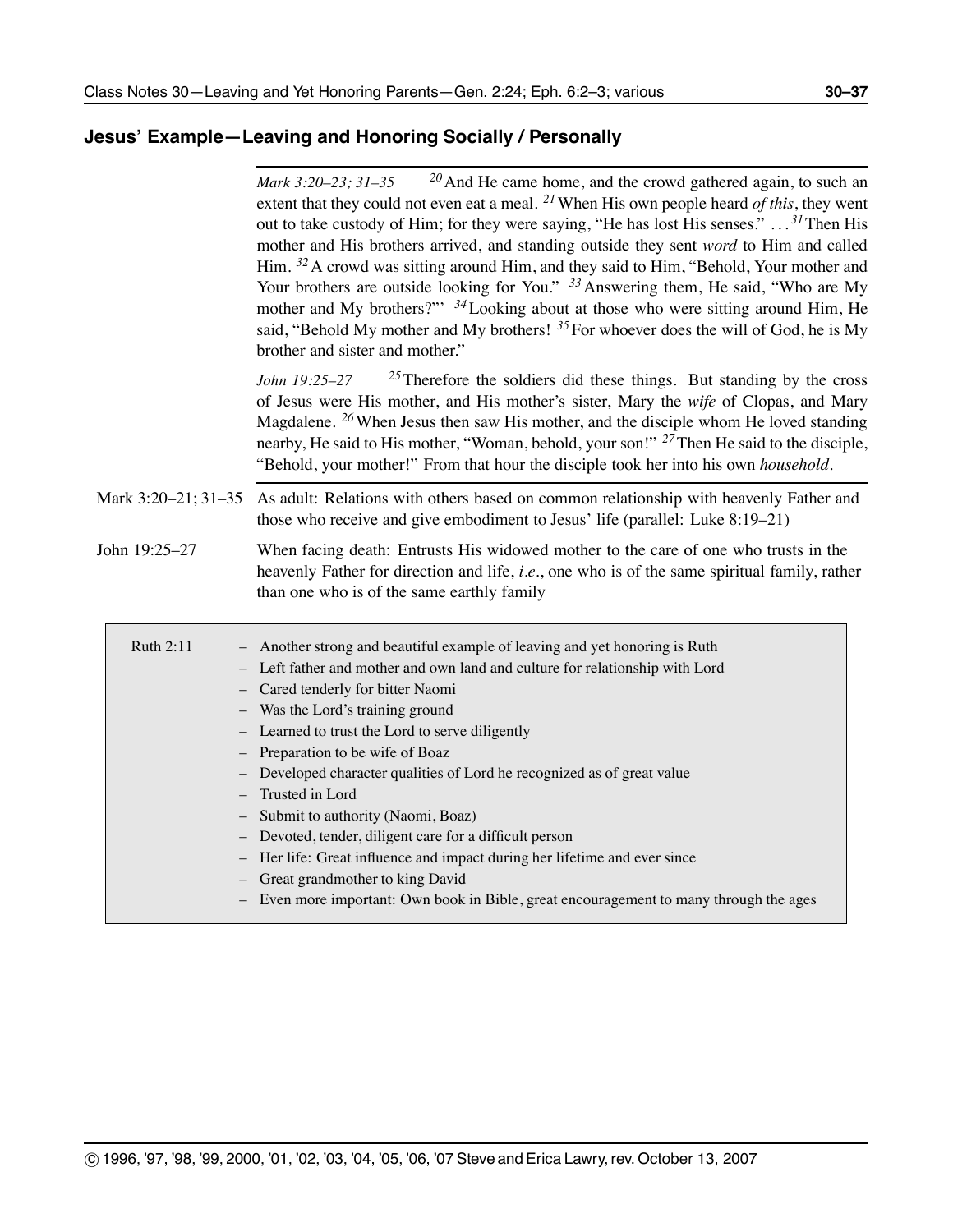- >>> Strategize ahead with the Lord
	- It's not all about you—a life devoted to self is full of expectations, frustrations, reactions and disappointments!
	- Rather give yourself to the Lord ahead to join Him in blessing your parents, family and friends (and as you do so you will be blessed as well!). No circumstances or people can block me from this, but only provide more opportunity! *And so, as those who have been chosen of God, holy and beloved, put on a heart of compassion, kindness, humility, gentleness and patience; 13 bearing with one another, and forgiving each other, whoever has a complaint against anyone; just as the Lord forgave you, so also should you. 14 And beyond all these things [put on] love, which is the perfect bond of unity.* [Col.3:12-14 NAS]
	- Everything that the Lord does is to bless others!
	- Let their plans for the time with you, their suggestions and criticisms inform you of how they would like to be blessed—don't see them as demands but as things to pray about.
	- Bring the Lord to your parents, family and friends; and let your life be a sign post, a beacon of His presence. Join Him in the rich adventure of partnering with Him, bringing Him, His character and presence wherever you go!
	- See your parents as real people who are in process just like you are—pray for good questions to ask them to get to know them better and build a good adult-adult relationship with them (e.g., what was their college experience (or growing up) like? challenges/joys? what are their challenges/joys now?). Maybe you can pray for/with them now.
	- The Lord loves and is in conversation with every person, seeking to reach them, to bring them to Himself or to encourage them to go deeper with Him. Ask the Lord to show you where they are in this conversation and how you can be the next part! (Do so with family, friends, seatmates on the plane, etc.)
	- If your parents are not (yet!) believers, let the Lord show you how they helped point you to Him whether they realized it or not, and how you can thank them for the foundation for a life that is pleasing to the Lord that they laid and you are now building on.
	- Don't assume that unbelieving parents don't know about their guilt for failing to be what they should be—rather recognize that shame blocks people from acknowledging the bad news about themselves until they hear the good news of how to lay hold of real life instead.
	- Don't tell them how much you have changed—(they will counter with how much you haven't changed)—rather show them and let them ask questions eventually (when they are ready—don't be impatient). *"Let your light shine before men in such a way that they may see your good works, and glorify your Father who is in heaven."* [Mat 5:16 NAS]
	- Prayerfully prepare ahead to "weep with those who weep, rejoice with those who rejoice" rather than just waiting until you are in the moment.